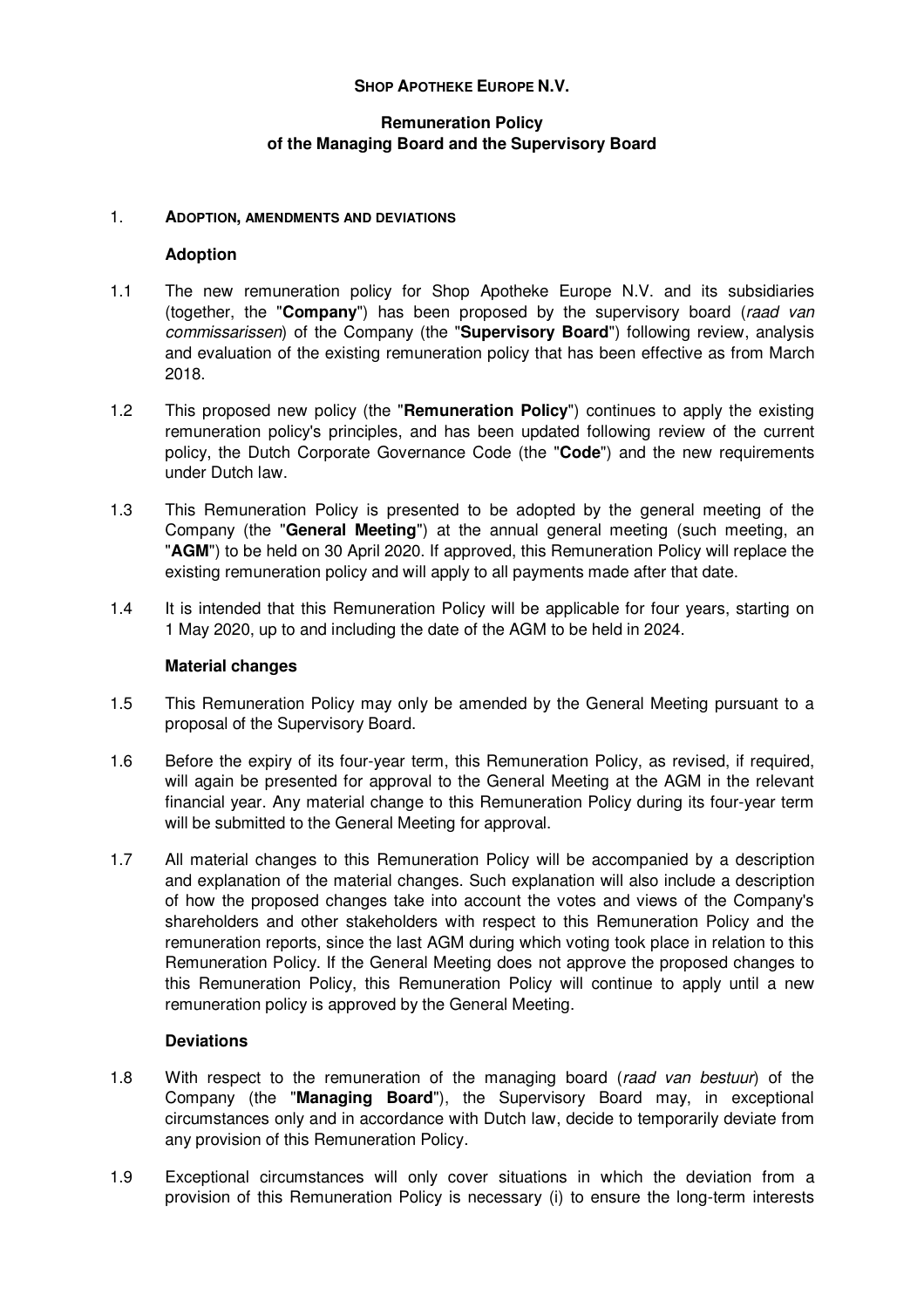and sustainability of the Company as a whole, or (ii) to assure the Company's viability (such as, for example, a change of control at the level of the Company).

1.10 The Supervisory Board will account for any deviation from a provision of this Remuneration Policy at the next AGM (i.e. the AGM to be held after the occurrence of the exceptional circumstance that resulted in deviation from this Remuneration Policy).

## 2. **REMUNERATION POLICY FOR THE MANAGING BOARD**

## **Authority**

- 2.1 The Supervisory Board will have the authority to determine the remuneration of the individual members of the Managing Board within the scope of this Remuneration Policy.
- 2.2 In its annual remuneration report, the Supervisory Board will communicate clearly and transparently to the Company's stakeholders how this Remuneration Policy has been implemented.

## **Objectives and principles**

- 2.3 This Remuneration Policy aims to attract, retain and reward highly qualified executives with the required background, skills and experience to implement the strategy and operational objectives of the Company. This Remuneration Policy seeks to promote the Company's strategic and operational objectives within the Company's risk appetite.
- 2.4 This Remuneration Policy is designed in the context of international competitive market trends, statutory requirements and corporate governance best practices in relation to remuneration, and has been prepared taking into account the public opinion on remuneration at board level. In addition, this Remuneration Policy aims to be transparent and to align the interests of the Company with its shareholders and other stakeholders in the short-term and in the long-term, to deliver sustainable performance in line with the strategy, purpose and values of the Company.
- 2.5 The overriding principle of this Remuneration Policy is to ensure fairness and transparency. This Remuneration Policy and the Company's business strategy are aligned through linking the interests of the Company, its shareholders and other stakeholders, with the interests of the Managing Board for the medium-term and the longterm, and, accordingly, with the long-term value creation and sustainability of the Company. That link is created by designing a share based remuneration for the members of the Managing Board (i.e. granting of stock options) that:
	- (a) fosters and rewards sustainable performance of the Managing Board;
	- (b) provides an incentive for long-term commitment and retention of the members of the Managing Board; and
	- (c) is designed to incentivise and reward sound, long-term decision making of the Managing Board.
- 2.6 The Company's identity, mission and values are centred on pursuing growth by bringing better health care to more people, strengthening the Company's market leadership and establishing the brand "Shop Apotheke Europe" as the synonym for online pharmacies in Europe. In addition, the Company highly values empowering consumers to better manage their health. These values and the Company's identity and mission are reflected in this Remuneration Policy. With the share based remuneration opportunities, an environment is created where the members of the Managing Board can really make a difference in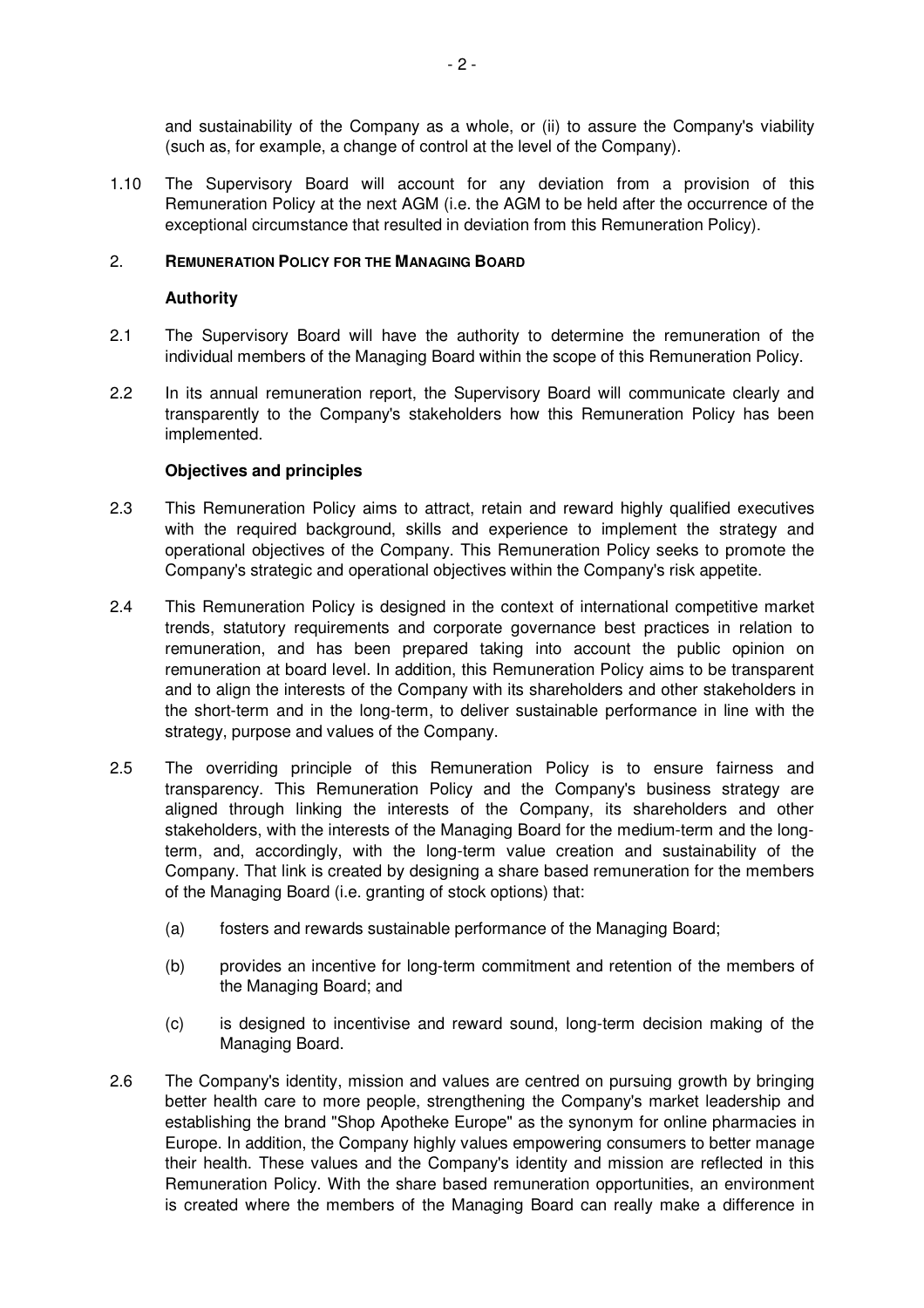achieving the Company's ambitions in accordance with the Company's identity, mission and values.

2.7 The Company aims to have a fair balance between the remuneration of the members of the Managing Board and the remuneration of the employees of the Company, and, therefore, the Company strives to use the same benchmark methods (grading, market medians, etc.) for both groups. Additionally, the members of the Managing Board are not entitled to any special or additional benefits or allowances that are not standardly applied by the Company to the employees of the Company.

## **Determining remuneration**

- 2.8 When determining the remuneration levels of the members of the Managing Board, the Supervisory Board considers the remuneration arrangements for the employees of the Company, the internal remuneration ratios and the views within society, to ensure that the remuneration of the members of the Managing Board remains fair, reasonable and aligned with the Company's values and purpose.
- 2.9 Furthermore, the views of the Company's shareholders, as expressed during an AGM or in bilateral contacts, are considered when implementing this Remuneration Policy. When implementing this Remuneration Policy, the Supervisory Board analyses the possible outcomes of a variable remuneration element (i.e. annual cash bonus, if awarded) and the share based remuneration element (i.e. granting of stock options) and how those elements may affect the total remuneration of the Managing Board. In this respect, regular scenario analysis will be undertaken, whereby the development of the underlying share price of the Company's shares is considered with due regard for the risks to which the variable remuneration and the share based remuneration may expose the Company. The variable remuneration will be linked to predetermined and assessable targets of the Company, which are predominantly of a long-term nature and linked to the Company's strategy. In determining the actual remuneration of a member of the Managing Board, the Supervisory Board will assess the actual performance delivered by that member, based on the Company's strategy and taking into account the impact of the Managing Board's overall remuneration on the remuneration differentials within the Company.

#### **Remuneration elements**

- 2.10 The remuneration structure of the members of the Managing Board can consist of one or more of the following elements:
	- (a) fixed compensation, i.e. an annual base salary;
	- (b) short-term incentive, i.e. an annual cash bonus (to the extent applicable);
	- (c) long-term incentive plan, i.e. granting of stock options; and
	- (d) pension allowance and other benefits (to the extent applicable).
- 2.11 When implemented, these remuneration elements will be regularly compared to a balanced remuneration reference group of selected companies and are benchmarked against external market data (such as data of European headquartered online pharmacies of comparable size and scope of operations and European headquartered companies of similar scale listed on a European regulated market).
- 2.12 Although the external market data provides useful context, it is ultimately the responsibility of the Supervisory Board to determine the appropriate level of the remuneration packages of the Managing Board that reflect the specific context and requirements of the Company, and the skills and capability of the individual members of the Managing Board. As such,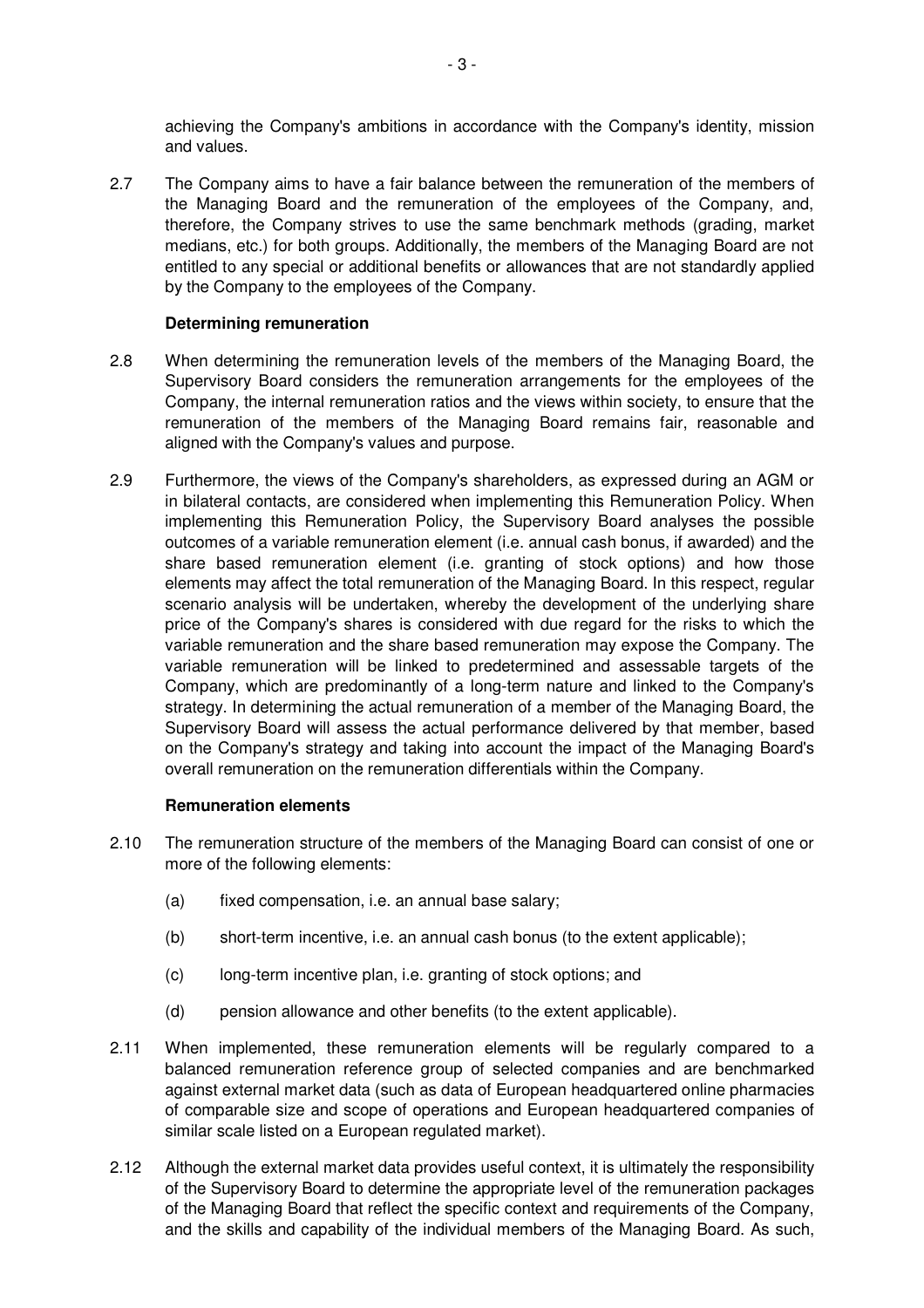external market data will be used to provide the Supervisory Board with the relevant information to determine and evaluate the remuneration of the Managing Board, rather than drive the Supervisory Board's decision-making process.

- 2.13 The ratio between fixed remuneration, variable remuneration and share based remuneration (i.e. the annual base salary, the annual cash bonus (if awarded) and the long-term incentive plan, respectively) for the members of the Managing Board will be influenced by (i) the extent to which the Company's financial targets are achieved and (ii) the strategic goals of the Company.
- 2.14 In accordance with the Code, the Company takes into account the remuneration ratios and employment conditions of the employees within the Company's organisation when determining the remuneration of the Managing Board in accordance with this Remuneration Policy.

## **Fixed compensation (annual base salary)**

- 2.15 The annual base salary is a fixed compensation, and is determined by the Supervisory Board taking into account a variety of factors (including the benchmark of the companies set forth in paragraph 2.11). The base salary will be evaluated periodically, at the end of each year, taking into account factors such as (i) the development, experience, capability and marketability of the Company and of the individual members of the Managing Board, (ii) the nature of the roles and responsibilities and the historic salary levels of the individual members of the Managing Board, (iii) remuneration levels within the Company and (iv) general market developments relevant to the Company.
- 2.16 Annually, the Supervisory Board reviews the base salary of the members of the Managing Board. After that review process, the Supervisory Board may increase the base salary levels of the members of the Managing Board, taking into account (in view of transparency and clarity) the average percentage of the increase in base salary of the employees of the Company.
- 2.17 When the annual base salary of a member of the Managing Board will be adjusted, the new base salary will become effective as of 1 January of the next calendar year.

#### **Short-term incentive (annual cash bonus)**

- 2.18 Each year, the Supervisory Board can decide to award the members of the Managing Board an annual, performance related bonus in cash if the performance targets and conditions are met. The objective for such an award is to incentivise strong financial and personal performance in line with the Company's strategy and targets.
- 2.19 Each year, the Supervisory Board will set the applicable performance targets and conditions for the short-term incentive opportunity of the members of the Managing Board. The performance related targets will typically include financial, as well as qualitative and quantitative non-financial objectives, which are consistent with the Company's strategy. The Supervisory Board may vary the exact percentages, targets and conditions for the short-term incentive opportunity from time to time.
- 2.20 Annually, the Supervisory Board will determine the performance ranges for the applicable performance targets and conditions. Those annual performance ranges will include (i) the values below which no bonus pay-out will occur (i.e. no annual bonus pay-out if performance falls below threshold performance levels), (ii) the 'at target' short-term incentive opportunity and (iii) the maximum at which the annual bonus pay-out will be capped (set at a certain percentage of the annual base salary of a member of the Managing Board). At the date of the AGM to be held on 30 April 2020, the employment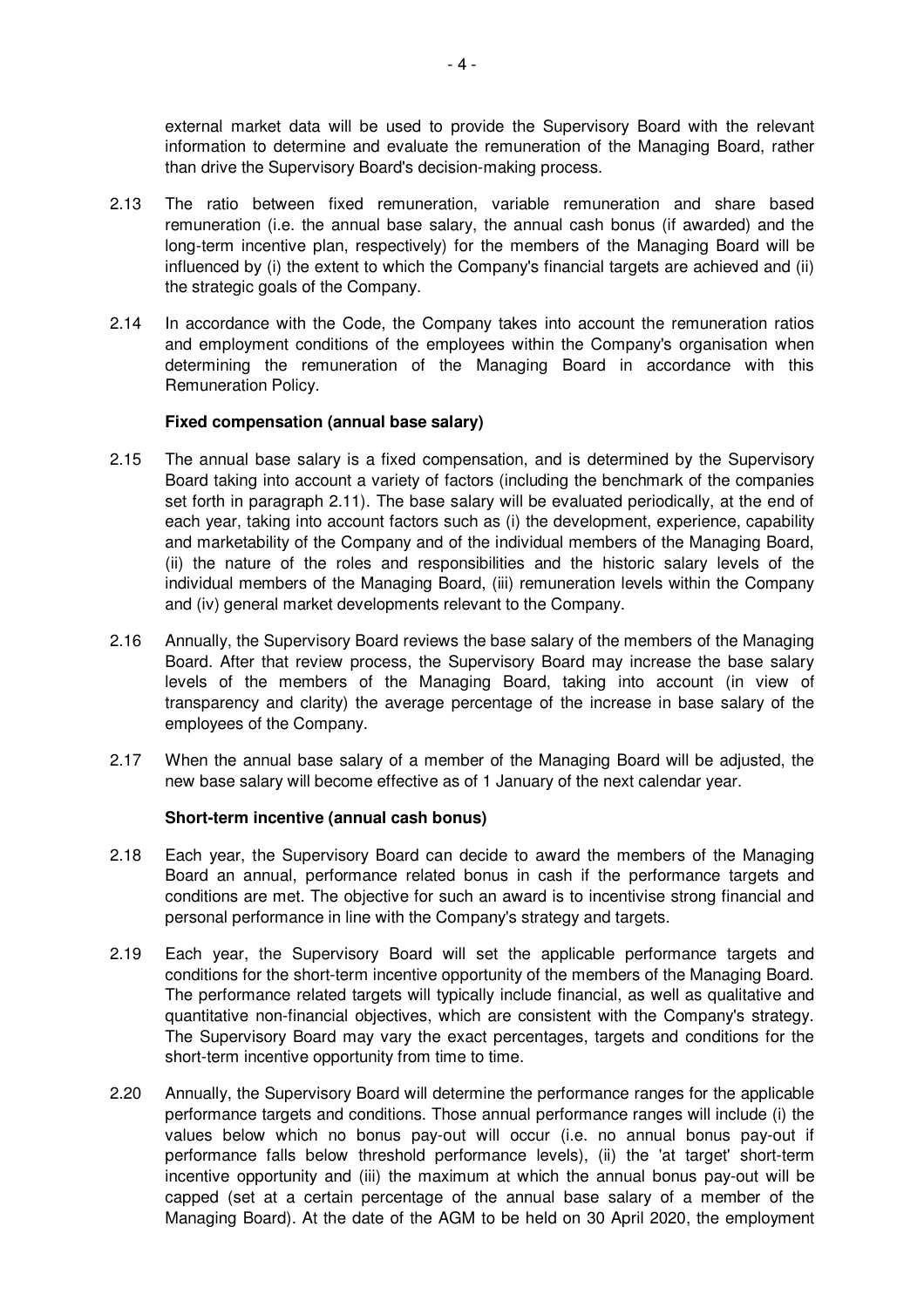agreement for Mr. Jasper Eenhorst (the Company's Chief Financial Officer) contains a maximum annual bonus pay-out of 50% of his annual base salary. No other annual performance related bonuses have been awarded to members of the Managing Board for the year financial year 2020.

2.21 After the end of each calendar year, the achievement of the predetermined short-term objectives set for each member of the Managing Board are evaluated and determined by the Supervisory Board. Pay-out of the annual bonus, if any, will be made after adoption of the Company's annual accounts by the General Meeting.

## **Long-term incentive plan (granting of stock options)**

- 2.22 The new long-term incentive plan that has been proposed by the Supervisory Board (the "**2020 Stock Option Plan**") will also be presented to be adopted by the General Meeting at the AGM to be held on 30 April 2020. If approved, the 2020 Stock Option Plan will be implemented in addition to the stock option plan that has been effective as from 1 January 2018 (the "**2018 Stock Option Plan**"). Eligible participants under the 2018 Stock Option Plan are members of the Managing Board and certain, selected employees of the Company. The maximum number of stock options that can be granted under the 2018 Stock Option Plan has been reached. The 2018 Stock Option Plan is, however, still in effect with respect to outstanding stock options (i) that have been granted, but have not yet been exercised, or (ii) of which the exercise rights have not yet expired.
- 2.23 The 2018 Stock Option Plan is included in the Company's remuneration policy that was effective as from the Company's financial year 2018, which remuneration policy is available on the Company's website.
- 2.24 The purpose of the 2020 Stock Option Plan is to (i) align the interests of the Company, its shareholders and other stakeholders with the interests of the Managing Board for the medium-term and the long-term, (ii) foster and reward sustainable performance of the Managing Board and (iii) provide an incentive for long-term commitment and retention of the members of the Managing Board.
- 2.25 The 2020 Stock Option Plan only allows members of the Managing Board to be granted rights to acquire shares in the share capital of the Company, in bearer form having a nominal value of EUR 0.02 each ("**Shares**"), subject to the determination and approval of the Supervisory Board. The 2020 Stock Option Plan is designed to incentivise and reward sound, long-term decision making of the Managing Board, and to align the interests of the members of the Managing Board with those of the Company, its shareholders and other stakeholders.

#### Number of Shares available

2.26 Subject to the adjustment provisions set forth in the 2020 Stock Option Plan, the maximum number of Shares that may be issued pursuant to the stock options under the 2020 Stock Option Plan in any calendar year will be 1.5% of the total number of issued shares in the share capital of the Company, calculated on a fully diluted basis on the date of each AGM in such calendar year.

#### Vesting schedule

2.27 The members of the Managing Board will have the right to exercise the stock options granted under the 2020 Stock Option Plan in accordance with the following vesting schedule: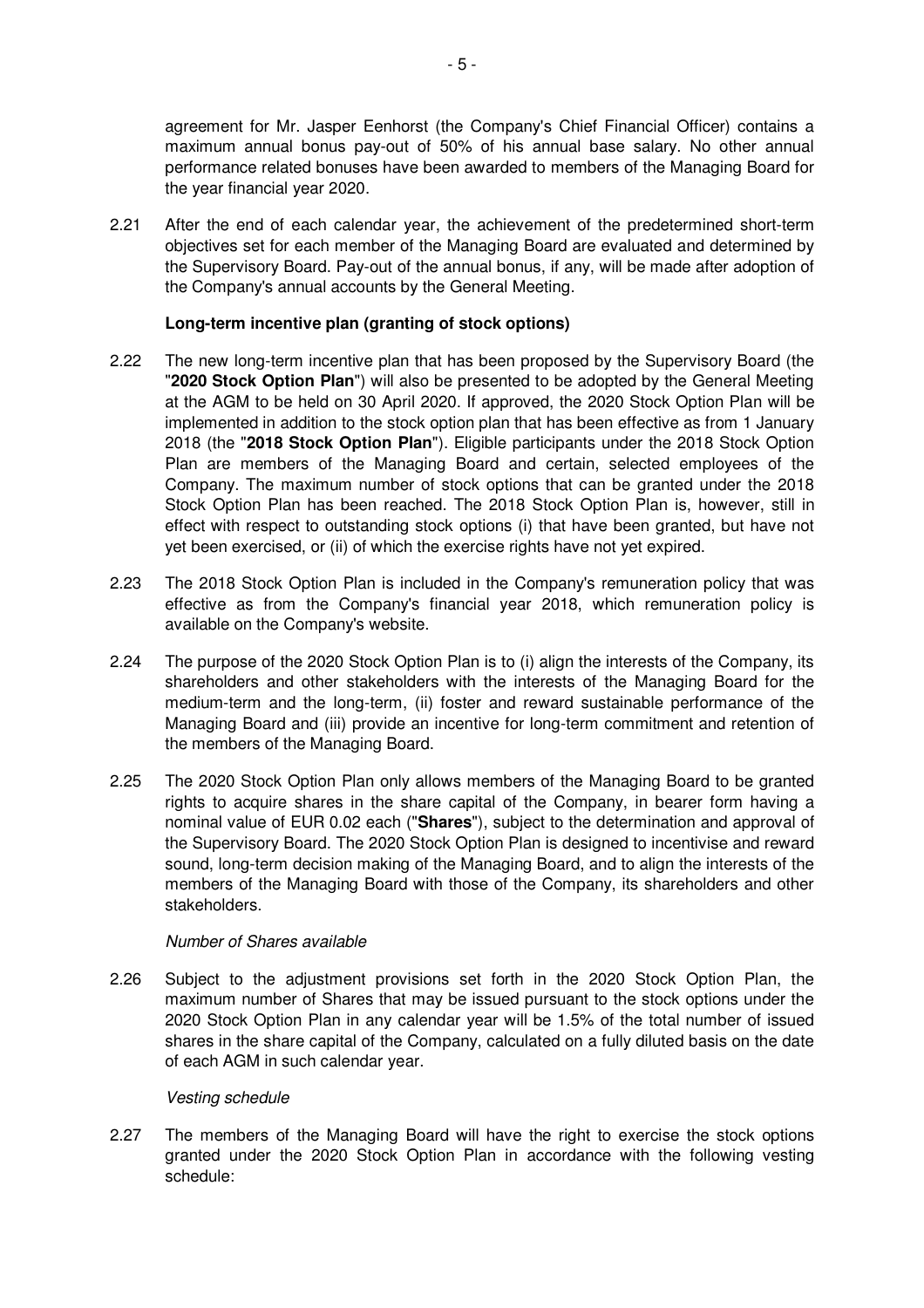- (a) 1/2 of the stock options after the lapse of three years starting on the date of grant of the stock options; and
- (b) 1/2 of the stock options after the lapse of four years starting on the date of grant of the stock options.

#### Holding and Share ownership requirements

- 2.28 In accordance with the Code:
	- (a) the members of the Managing Board cannot exercise the stock options granted to them under the 2020 Stock Option Plan during a period of at least three years after the date of the grant of the stock options; and
	- (b) after exercise of the stock options in Shares, the members of the Managing Board will be required to hold those Shares for an additional period of two years after the date of issue of the Shares; notwithstanding the restriction set forth in the preceding sentence, a sale of Shares to cover taxes is permitted to ensure that the members of the Managing Board can meet their tax obligations or liabilities.

#### Legacy arrangements

- 2.29 The following members of the Managing Board have been granted stock options under the 2018 Stock Option Plan:
	- (a) Mr. Stefan Feltens, has been granted 35,000 stock options;
	- (b) Ms. Theresa Holler, 25,000 stock options;
	- (c) Mr. Stephan Weber, 25,000 stock options; and
	- (d) Mr. Marc Fischer, 25,000 stock options.

#### **Pension allowance and other benefits**

- 2.30 Ms. Theresa Holler (the Company's Chief Operating Officer and the Company's responsible pharmacist) receives an employer's contribution to the Dutch Stichting Pensioenfonds Openbare Apothekers. Mr. Jasper Eenhorst (the Company's Chief Financial Officer) participates in the Company's defined contribution plan. In the future, the Supervisory Board may determine that the other members of the Managing Board will also be entitled to participate in the Company's defined contribution plan.
- 2.31 The members of the Managing Board are entitled to customary fringe benefits (such as a company car and allowances) as determined by the Supervisory Board. Other benefits, if any, will be provided in line with the existing agreements and practices of the Company, or as determined by the Supervisory Board.

#### **Employment agreements and severance arrangements**

- 2.32 The existing employment agreements with the current members of the Managing Board have been entered into by Shop Apotheke Service B.V. or Shop Apotheke B.V., each a subsidiary of the Company, for an indefinite period of time.
- 2.33 In compliance with the Code, the employment agreements for the members of the Managing Board do not contain any severance payment obligations of more than one year's base salary in the event of involuntary termination. The employment agreement for Mr. Stefan Feltens (the Company's Chief Executive Officer) contains a termination notice period of six months for both him and the employer. The employment agreement for Mr.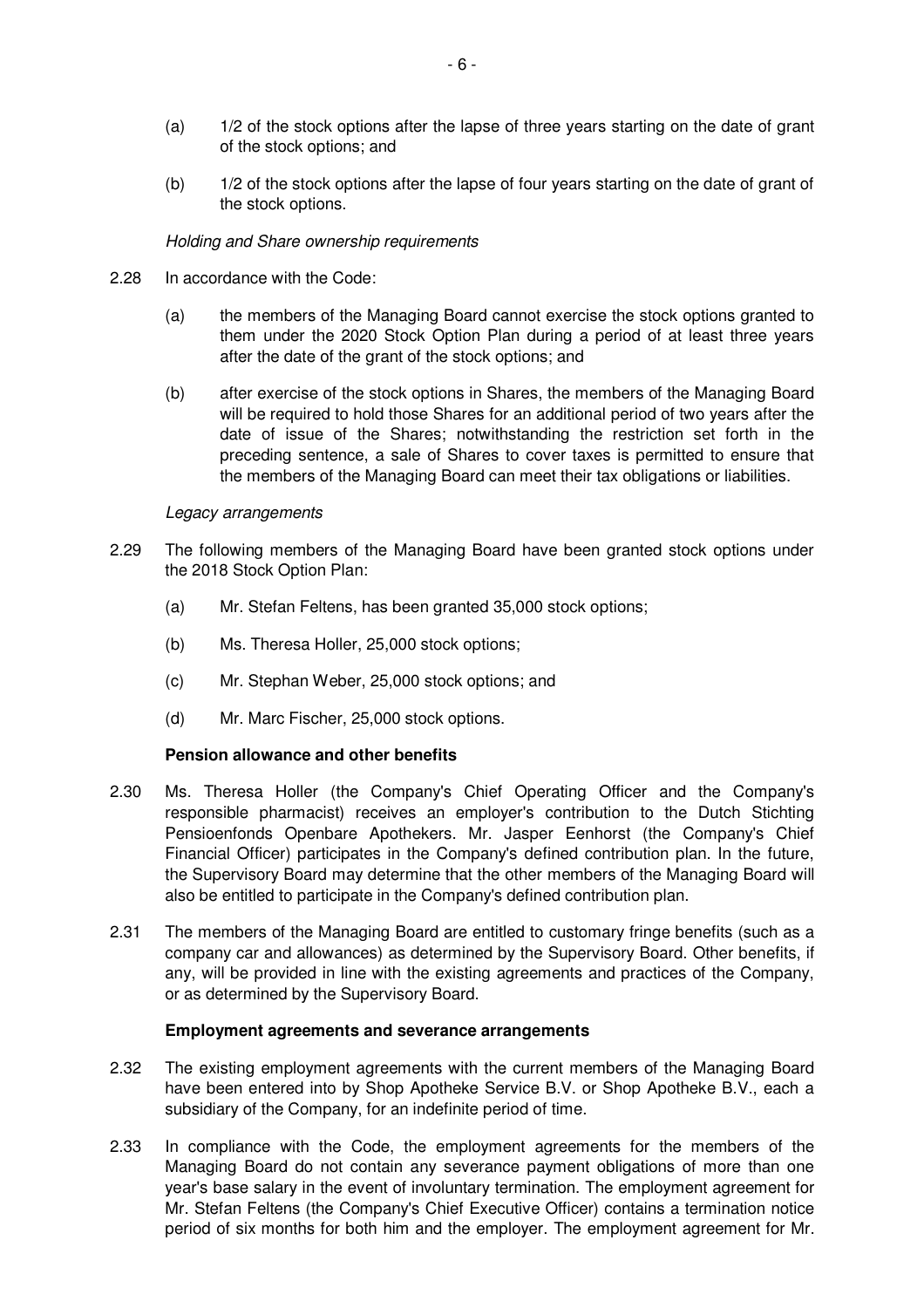Jasper Eenhorst (the Company's Chief Financial Officer) contains statutory termination notice periods for him and the employer. The employment agreements for the other members of the Managing Board contain notice periods of one month for the member of the Managing Board and two months for the employer.

## **Adjustments to variable remuneration (including clawback)**

2.34 In accordance with the Dutch Civil Code and the Code, the variable remuneration awarded to a member of the Managing Board may be adjusted or recovered from that member of the Managing Board if certain circumstances apply, including, but not limited to, if variable remuneration was awarded based on incorrect financial data.

#### **Loans**

2.35 The Company does not provide any personal loans, advance payments or guarantees to the members of the Managing Board.

## 3. **REMUNERATION POLICY FOR THE SUPERVISORY BOARD**

#### **Authority**

- 3.1 The remuneration of the individual members of the Supervisory Board is determined by the General Meeting.
- 3.2 Any proposed changes to the compensation structure or elements for the Supervisory Board set forth in this Remuneration Policy, will be submitted to the General Meeting for approval.

#### **Objectives and principles**

- 3.3 This Remuneration Policy aims to attract and retain members of the Supervisory Board with the required background, skills and experience.
- 3.4 The remuneration of the members of the Supervisory Board will:
	- (a) be set at a level which is considered appropriate to attract individuals with the necessary international experience and ability to make an important contribution to the Company's business and operations;
	- (b) take into account the level of responsibility of each Supervisory Director and the remuneration paid by other European headquartered companies of similar scale listed on a European regulated market;
	- (c) be designed to fairly compensate the members of the Supervisory Board and reflects the time spent in, and the responsibilities of, each of their roles;
	- (d) be based on fixed amounts paid in cash; and
	- (e) be regularly assessed against European market levels.
- 3.5 The compensation for the Supervisory Board set forth in this Remuneration Policy is designed to ensure the independence of the members of the Supervisory Board and their effectiveness from a corporate governance perspective.

#### **Fixed compensation (annual base fee)**

3.6 All members of the Supervisory Board are paid a fixed annual base fee to compensate them for their services for the Company. In addition, as part of this Remuneration Policy,